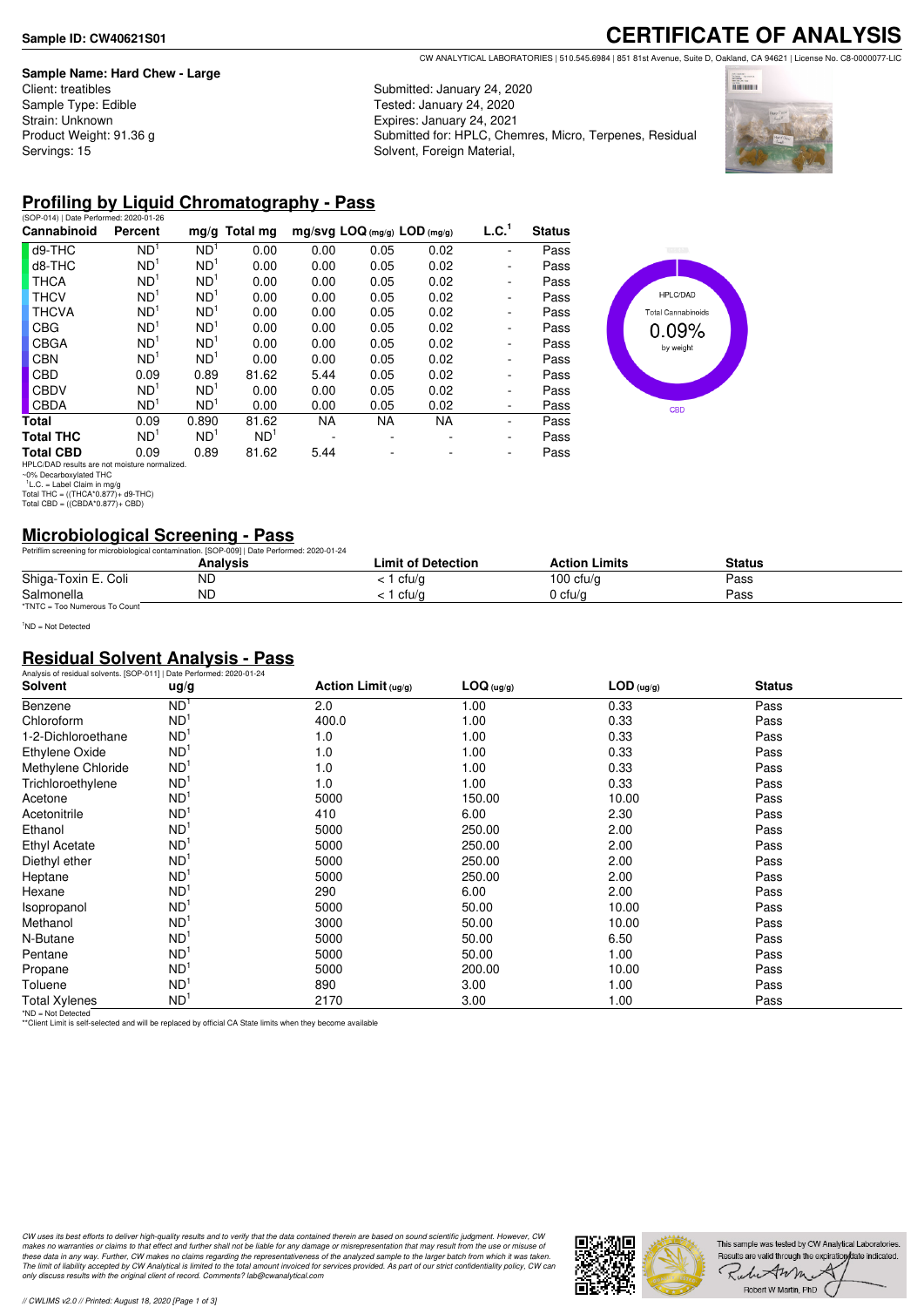**Sample Name: Hard Chew - Large** Client: treatibles Sample Type: Edible Strain: Unknown Product Weight: 91.36 g Servings: 15

**CERTIFICATE OF ANALYSIS** CW ANALYTICAL LABORATORIES | 510.545.6984 | 851 81st Avenue, Suite D, Oakland, CA 94621 | License No. C8-0000077-LIC

Submitted: January 24, 2020 Tested: January 24, 2020 Expires: January 24, 2021 Submitted for: HPLC, Chemres, Micro, Terpenes, Residual Solvent, Foreign Material,



# **Chemical Residue Screening - Pass**

|                     |                 | Targeted analysis of chemical residues. [SOP-017]   Date Performed: 2020-01-26 |      | LOG (ug/g) LOD (ug/g) Action |               |                    |                 | LOG (ug/g) LOD (ug/g) Action |      |                         |               |
|---------------------|-----------------|--------------------------------------------------------------------------------|------|------------------------------|---------------|--------------------|-----------------|------------------------------|------|-------------------------|---------------|
|                     | ug/g            |                                                                                |      | Limit <sub>(ug/g)</sub>      | <b>Status</b> |                    | ug/g            |                              |      | Limit <sub>(ug/g)</sub> | <b>Status</b> |
| Abamectin           | N <sub>D</sub>  | 0.04                                                                           | 0.02 | 0.5                          | Pass          | Fludioxonil        | ND <sup>1</sup> | 0.08                         | 0.04 | 30.00                   | Pass          |
| Acephate            | ND <sup>1</sup> | 0.08                                                                           | 0.04 | 0.4                          | Pass          | Hexythiazox        | ND <sup>1</sup> | 0.04                         | 0.02 | 1                       | Pass          |
| Acequinocyl         | ND <sup>1</sup> | 0.04                                                                           | 0.02 | $\overline{2}$               | Pass          | Imazalil           | ND <sup>1</sup> | 0.04                         | 0.02 | 0.2                     | Pass          |
| Acetamiprid         | ND <sup>1</sup> | 0.02                                                                           | 0.01 | 0.2                          | Pass          | Imidacloprid       | ND <sup>1</sup> | 0.10                         | 0.04 | 0.4                     | Pass          |
| Aldicarb            | ND <sup>1</sup> | 0.04                                                                           | 0.02 | 0.00                         | Pass          | Kresoxim-methyl    | ND <sup>1</sup> | 0.10                         | 0.04 | 0.4                     | Pass          |
| Azoxystrobin        | ND <sup>1</sup> | 0.02                                                                           | 0.01 | 0.2                          | Pass          | Malathion          | ND <sup>1</sup> | 0.04                         | 0.02 | 0.2                     | Pass          |
| <b>Bifenazate</b>   | ND <sup>1</sup> | 0.02                                                                           | 0.01 | 0.2                          | Pass          | Metalaxyl          | ND <sup>1</sup> | 0.04                         | 0.02 | 0.2                     | Pass          |
| <b>Bifenthrin</b>   | ND <sup>1</sup> | 0.08                                                                           | 0.04 | 0.2                          | Pass          | Methiocarb         | ND <sup>1</sup> | 0.04                         | 0.02 | 0.2                     | Pass          |
| <b>Boscalid</b>     | ND <sup>1</sup> | 0.04                                                                           | 0.02 | 0.4                          | Pass          | Methomyl           | ND <sup>1</sup> | 0.08                         | 0.04 | 0.10                    | Pass          |
| Captan              | ND <sup>1</sup> | 0.04                                                                           | 0.02 | 5.00                         | Pass          | Mevinphos          | ND <sup>1</sup> | 0.08                         | 0.04 | 0.00                    | Pass          |
| Carbaryl            | ND <sup>1</sup> | 0.04                                                                           | 0.02 | 0.2                          | Pass          | Myclobutanil       | ND <sup>1</sup> | 0.10                         | 0.04 | 0.2                     | Pass          |
| Carbofuran          | ND <sup>1</sup> | 0.04                                                                           | 0.02 | 0.2                          | Pass          | Naled              | ND <sup>1</sup> | 0.02                         | 0.01 | 0.50                    | Pass          |
| Chlorantraniliprole | ND <sup>1</sup> | 0.08                                                                           | 0.04 | 0.2                          | Pass          | Oxamyl             | ND <sup>1</sup> | 0.04                         | 0.02 | 0.20                    | Pass          |
| Chlordane           | ND <sup>1</sup> | 0.10                                                                           | 0.02 | 0.00                         | Pass          | Paclobutrazol      | ND <sup>1</sup> | 0.04                         | 0.02 | 0.4                     | Pass          |
| Chlorfenapyr        | ND <sup>1</sup> | 0.10                                                                           | 0.02 | 0.00                         | Pass          | Parathion methyl   | ND <sup>1</sup> | 0.04                         | 0.02 | 0.00                    | Pass          |
| Chlorpyrifos        | ND <sup>1</sup> | 0.08                                                                           | 0.04 | 0.2                          | Pass          | <b>PCNB</b>        | ND <sup>1</sup> | 0.02                         | 0.01 | 0.20                    | Pass          |
| Clofentezine        | ND <sup>1</sup> | 0.02                                                                           | 0.01 | 0.2                          | Pass          | Permethrin         | ND <sup>1</sup> | 0.10                         | 0.04 | 0.2                     | Pass          |
| Coumaphos           | ND <sup>1</sup> | 0.04                                                                           | 0.02 | 0.00                         | Pass          | Phosmet            | ND <sup>1</sup> | 0.04                         | 0.02 | 0.2                     | Pass          |
| Cyfluthrin          | ND <sup>1</sup> | 0.10                                                                           | 0.04 | 1.00                         | Pass          | Piperonyl butoxide | ND <sup>1</sup> | 0.10                         | 0.04 | $\overline{c}$          | Pass          |
| Cypermethrin        | ND <sup>1</sup> | 0.10                                                                           | 0.04 | 1.00                         | Pass          | Prallethrin        | ND <sup>1</sup> | 0.10                         | 0.04 | 0.2                     | Pass          |
| Daminozide          | ND <sup>1</sup> | 0.08                                                                           | 0.04 | 1                            | Pass          | Propiconazole      | ND <sup>1</sup> | 0.08                         | 0.04 | 0.4                     | Pass          |
| Diazinon            | ND <sup>1</sup> | 0.02                                                                           | 0.01 | 0.2                          | Pass          | Propoxur           | ND <sup>1</sup> | 0.02                         | 0.01 | 0.2                     | Pass          |
| <b>Dichlorvos</b>   | ND <sup>1</sup> | 0.01                                                                           | 0.01 | $\mathbf{1}$                 | Pass          | Pyrethrin          | ND <sup>1</sup> | 0.04                         | 0.01 | 1                       | Pass          |
| Dimethoate          | ND <sup>1</sup> | 0.04                                                                           | 0.02 | 0.2                          | Pass          | Pyridaben          | ND <sup>1</sup> | 0.04                         | 0.02 | 0.2                     | Pass          |
| Dimethomorph        | ND <sup>1</sup> | 0.04                                                                           | 0.02 | 20.00                        | Pass          | Spinetoram         | ND <sup>1</sup> | 0.08                         | 0.04 | 3.00                    | Pass          |
| Ethoprophos         | ND <sup>1</sup> | 0.02                                                                           | 0.01 | 0.2                          | Pass          | Spinosad           | ND <sup>1</sup> | 0.04                         | 0.02 | 3.00                    | Pass          |
| Etofenprox          | ND <sup>1</sup> | 0.04                                                                           | 0.02 | 0.4                          | Pass          | Spiromesifen       | ND <sup>1</sup> | 0.08                         | 0.04 | 0.2                     | Pass          |
| Etoxazole           | ND <sup>1</sup> | 0.04                                                                           | 0.02 | 0.2                          | Pass          | Spirotetramat      | ND <sup>1</sup> | 0.04                         | 0.02 | 0.2                     | Pass          |
| Fenhexamid          | ND <sup>1</sup> | 0.08                                                                           | 0.04 | 10.00                        | Pass          | Spiroxamine        | ND <sup>1</sup> | 0.04                         | 0.02 | 0.4                     | Pass          |
| Fenoxycarb          | ND <sup>1</sup> | 0.04                                                                           | 0.02 | 0.2                          | Pass          | Tebuconazole       | ND <sup>1</sup> | 0.08                         | 0.04 | 0.4                     | Pass          |
| Fenpyroximate       | ND <sup>1</sup> | 0.08                                                                           | 0.04 | 0.4                          | Pass          | Thiacloprid        | ND <sup>1</sup> | 0.04                         | 0.02 | 0.2                     | Pass          |
| Fipronil            | ND <sup>1</sup> | 0.08                                                                           | 0.04 | 0.00                         | Pass          | Thiamethoxam       | ND <sup>1</sup> | 0.04                         | 0.02 | 0.2                     | Pass          |
| Flonicamid          | ND <sup>1</sup> | 0.04                                                                           | 0.02 | 0.20                         | Pass          | Trifloxystrobin    | ND <sup>1</sup> | 0.01                         | 0.01 | 0.2                     | Pass          |

\*ND = Not Detected NT = Not Tested

## **Heavy Metals Profiling - Pass**

| Analysis of Heavy Metals. [SOP-012]   Date Performed: 2020-01-27 |                                                                                 |                |           |                       |               |  |
|------------------------------------------------------------------|---------------------------------------------------------------------------------|----------------|-----------|-----------------------|---------------|--|
|                                                                  | $\frac{u}{g}$                                                                   | $LOQ_{(uq/q)}$ | LOD(uq/q) | Action Limit $(uq/q)$ | <b>Status</b> |  |
| Cadmium                                                          | <loq< td=""><td>0.04</td><td>0.01</td><td>0.5</td><td>Pass</td><td></td></loq<> | 0.04           | 0.01      | 0.5                   | Pass          |  |
| Lead                                                             | <loq< td=""><td>0.04</td><td>0.01</td><td>0.5</td><td>Pass</td><td></td></loq<> | 0.04           | 0.01      | 0.5                   | Pass          |  |
| Arsenic                                                          | <loq< td=""><td>0.07</td><td>0.02</td><td>1.5</td><td>Pass</td><td></td></loq<> | 0.07           | 0.02      | 1.5                   | Pass          |  |
| Mercury                                                          | ND <sup>1</sup>                                                                 | 0.05           | 0.02      | 3.0                   | Pass          |  |
| $1ND = Not detected$                                             |                                                                                 |                |           |                       |               |  |

#### **Water Activity -**

is to determine water activity | Date Performed

**Foreign Material Analysis - Pass**

Analysis to determine whether foreign material is present | Date Performed: 2020-01-24

| <b>Analysis</b>                                                                    | Status |
|------------------------------------------------------------------------------------|--------|
| Pr <sub>o</sub><br>≏riteria.<br>limits<br>ነዘ<br>.<br>аш<br>Dr∈<br>тнак<br><br>-11- | Pass   |
|                                                                                    |        |

CW uses its best efforts to deliver high-quality results and to verify that the data contained therein are based on sound scientific judgment. However, CW<br>makes no warranties or claims to that effect and further shall not *only discuss results with the original client of record. Comments? lab@cwanalytical.com*



Action Limit (Aw) Status